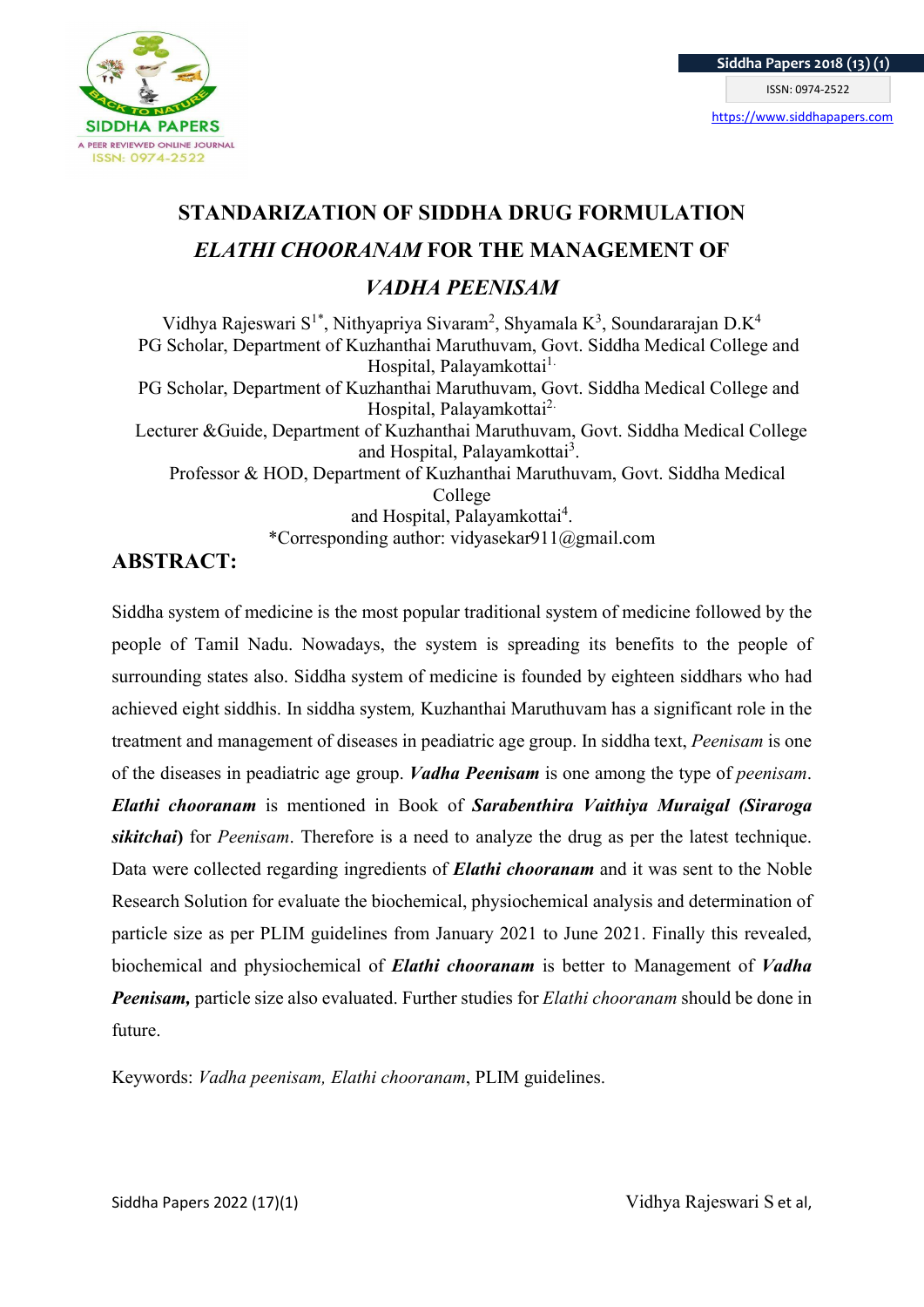# INTRODUCTION:

 Siddha system of medicine is one of the most ancient medical systems of India. The Siddha system based on a combination of ancient medical practices and spiritual disciplines. According to our Siddha medicine diseases are classified as 4448 in numbers and in that 100 of them comes under pediatric diseases. There are 32 types of internal and 32 types of external medicines to treat these type of disease. Among this Chooranam is also a well-known type of medicine. Elathi Chooranam is a polyherbal formulation used for the management of *Vadha* Peenisam (Rhinitis). Elathi Chooranam is defined as a Powdered drug.

 Vadha Peenisam is defined as nasal congestion, sneezing, running nose, headache, watery eyes, fatigue& throat irritation. The major causes for peenisam are as follows drinking cold water, intake of cold food, wandering in cold air, on smelling dust and smoke inducing substances which causes sneezing and so on. **Elathi Chooranam** is used for treating these symptoms and this *chooranam* has been prepared under the strict standards and parameters given by PLIM Guidelines.

 This article can also be used as an initiative for research areas for identifying organoleptic, particle size determination, biochemical and physiochemical properties respectively.

# 2.MATERIALS AND METHODS:

#### 2.1 Drug Selection:

The siddha formulation drug *Elathi chooranam* selected from the *Sarabenthira* Vaithiya Muraigal (Siraroga sikitchai) and this medication is indicated for treating rhinitis called *Vadha peenisam*.<sup>(1)</sup>

2.2 Ingredients of Elathi Chooranam:

ஏலஞ் சித்திரமூல மாங்கொட்டை யிலவங்கப்பத்திரி யிவசங்கப்பட்டையுங் கோலத் திப்பிலி கிராம்புடனே நல்ல கொத்தமல்லிக் கடுகு மிளகுடன் சீல தாளிசபத்திரி யோமமுந்

திப்பிலிமூலமுஞ் சேரம் லவணமுஞ்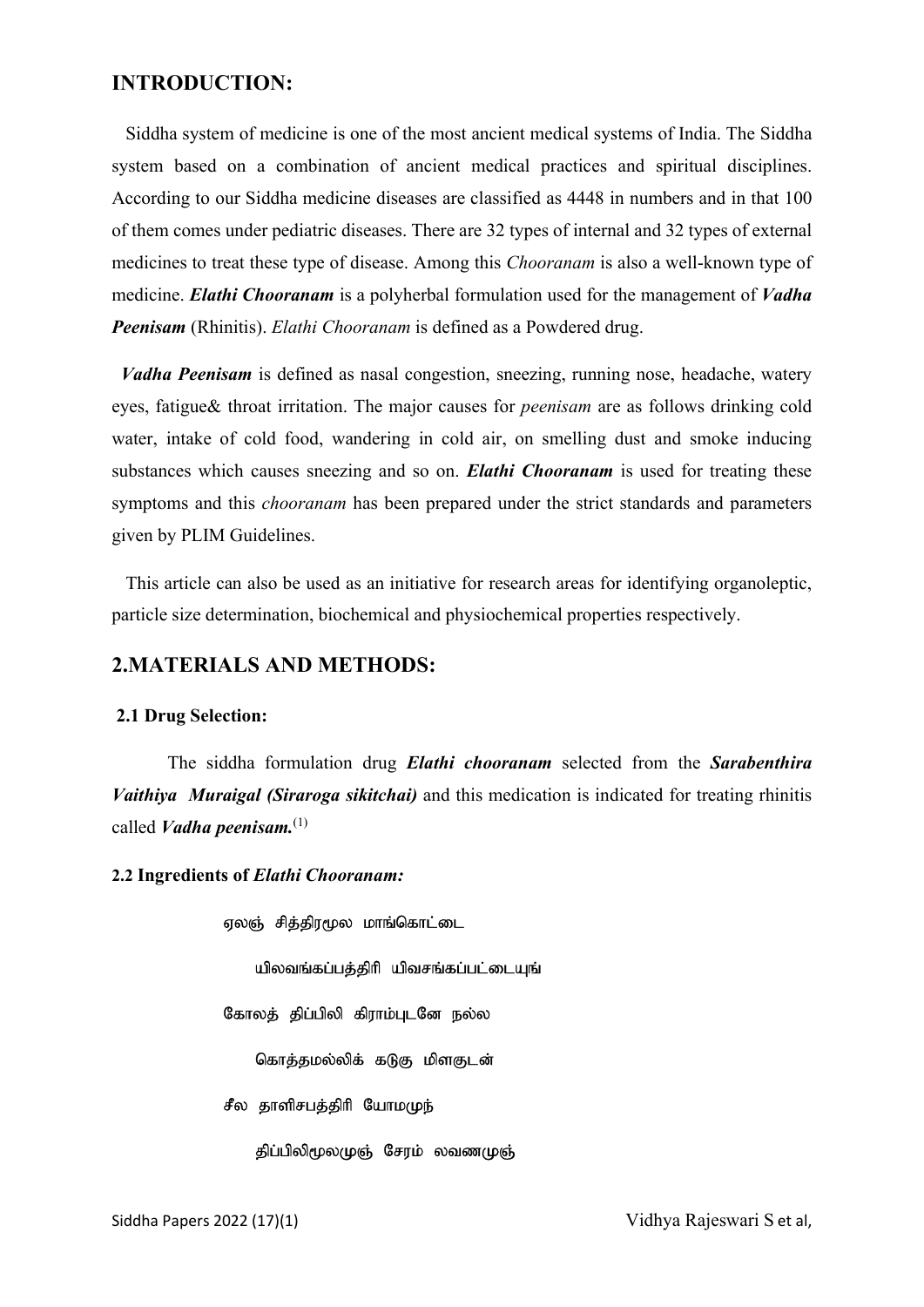#### தன்னுடன் புளியங்கொட்டைத்தோலதே

சரக்கெல்லாஞ் சரியாகவுந் தூக்கியே

தானரைத்து தூளாக்கி வடிக்கட்டி

வெருகடித்தூ ளெடுத் தெருமைத்தயிரில்

மேன்மையே மிகுந் தேனிலுங் கொண்டிடச்

சிரப்பயித்தியம் **பீனசங்** குஷ்டமுஞ்

சேர்ந்த சங்கிராணியு ஞ்சூலையுஞ்

பரக்குமே யிதுகைகண்ட சூரணம்

பாரிலோ ரிதைச்செய்து பரிந்துண்ணே.

சரபேந்திரா் வைத்திய முறைகள்(சிரரோக சிகிச்சை) ப.எண்  $:49,50$ 

 This poly herbal formulation contains raw drugs and the ingredients of the drug and its quantity are listed below Table  $1^{(2,3)}$  Table 1

| S.NO             | <b>NAME</b>    | <b>BOTANICAL</b>        | <b>FAMILY</b>       | <b>PART</b> | <b>QUANTITY</b> |
|------------------|----------------|-------------------------|---------------------|-------------|-----------------|
|                  |                | <b>NAME</b>             |                     | <b>USED</b> |                 |
| 1.               | Elam           | Elettaria<br>cardamomum | Zingiberaceae       | Fruit       | 25 g            |
| 2.               | Maangkottai    | Mangifera<br>indica     | Anacardiaceae       | Seed        | 25 g            |
| 3.               | Kirambu        | syzygium<br>aromaticum  | Myrtaceae           | Flower bud  | 25 g            |
| $\overline{4}$ . | Kadugu         | Brassica nigra          | <b>Brassicaceae</b> | Seed        | 25 g            |
| 5.               | Thaalisabathri | Abies<br>spectabilis    | Pinaceae            | Aril        | 25 g            |
| 6.               | Thippili       | Piper longum            | Piperaceae          | Dried Fruit | 25 g            |
| 7.               | Thippilimoolam | Piper longum            | Piperaceae          | Root        | 25 g            |

Siddha Papers 2022 (17)(1) Siddha Papers 2022 (17)(1)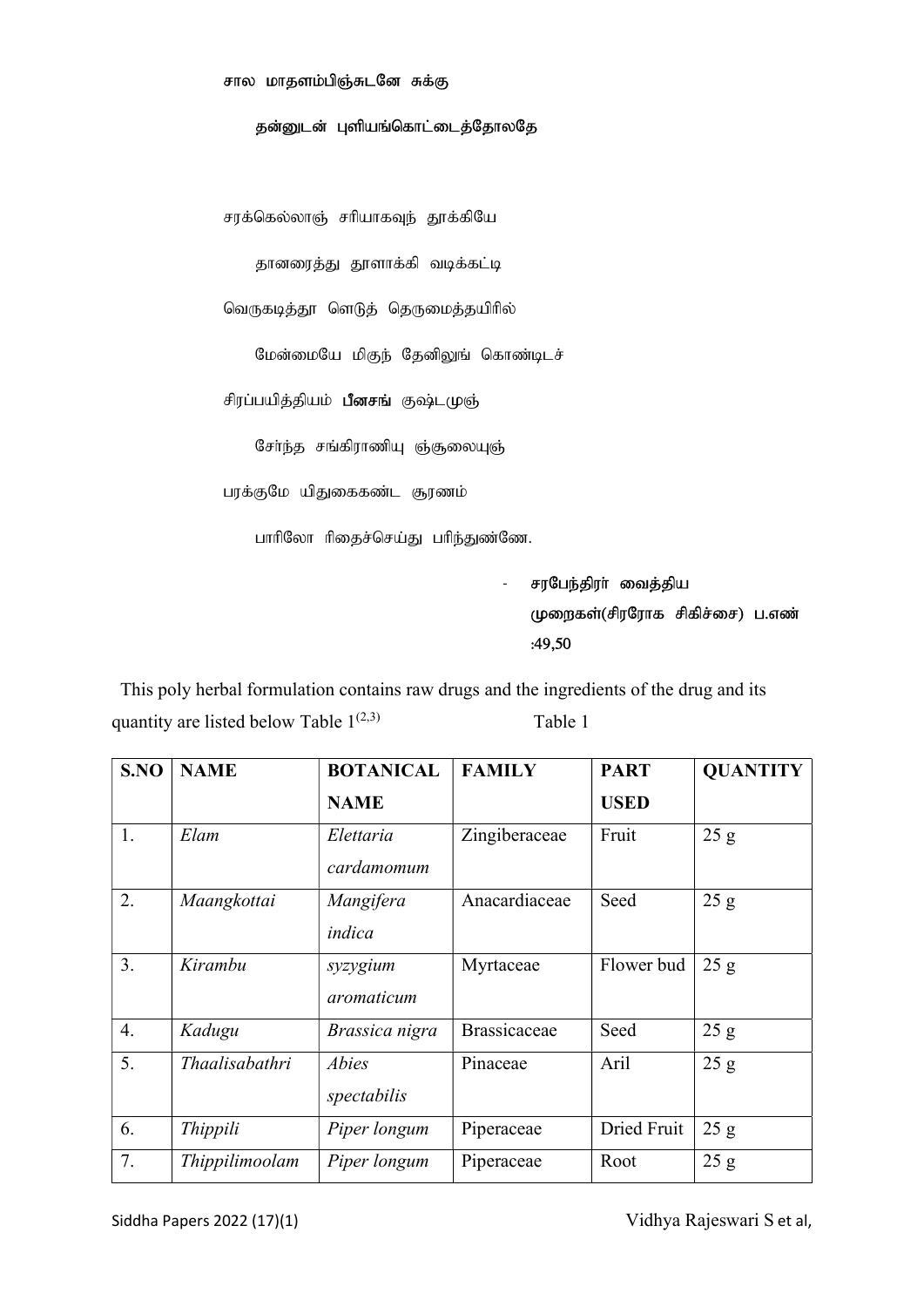| 8.  | Maadhulampinju    | Punica<br>granatum     | Punicaceae     | Unripe<br>Fruit | 25 g |
|-----|-------------------|------------------------|----------------|-----------------|------|
| 9.  | Puliyangottaithol | Tamarindus<br>indica   | Fabaceae       | Endosperm       | 25 g |
| 10. | Sithiramoolam     | Plumbago<br>indica     | Plumbaginaceae | Root            | 25 g |
| 11. | Lavangapathiri    | Cinnamomum<br>tamala   | Lauraceae      | Dried leaf      | 25 g |
| 12. | Lavangapattai     | Cinnamomum<br>verum    | Lauraceae      | <b>Bark</b>     | 25 g |
| 13. | Milagu            | Piper nigrum           | Piperaceae     | Dried fruit     | 25 g |
| 14. | Omam              | Carum<br>copticum      | Apiaceae       | Dried fruit     | 25 g |
| 15. | Chukku            | Zingiber<br>officinale | Zingiberaceae  | Rhizome         | 25 g |
| 16. | Mallividhai       | Coriandrum<br>sativum  | Apiaceae       | Dried fruit     | 25 g |
| 17. | Indhuppu          | Sodium<br>chloride     |                |                 | 25 g |

# 2.3 COLLECTION OF RAW DRUG:

The raw drugs were brought from a well reputed raw drug store in Tirunelveli town.

# 2.4 IDENTIFICATION AND AUTHENTICATION OF THE DRUG:

The raw drugs were identified and authenticated by the Head of the Department of Post graduate department of Gunapadam, Government Siddha Medical College, Palayamkottai. The sample of each raw drug is stored in the PG Department of Gunapadam for the future reference.

# 2.5 PURIFICATION OF THE RAW DRUG:

Purification of raw drugs were done as per classical siddha literature.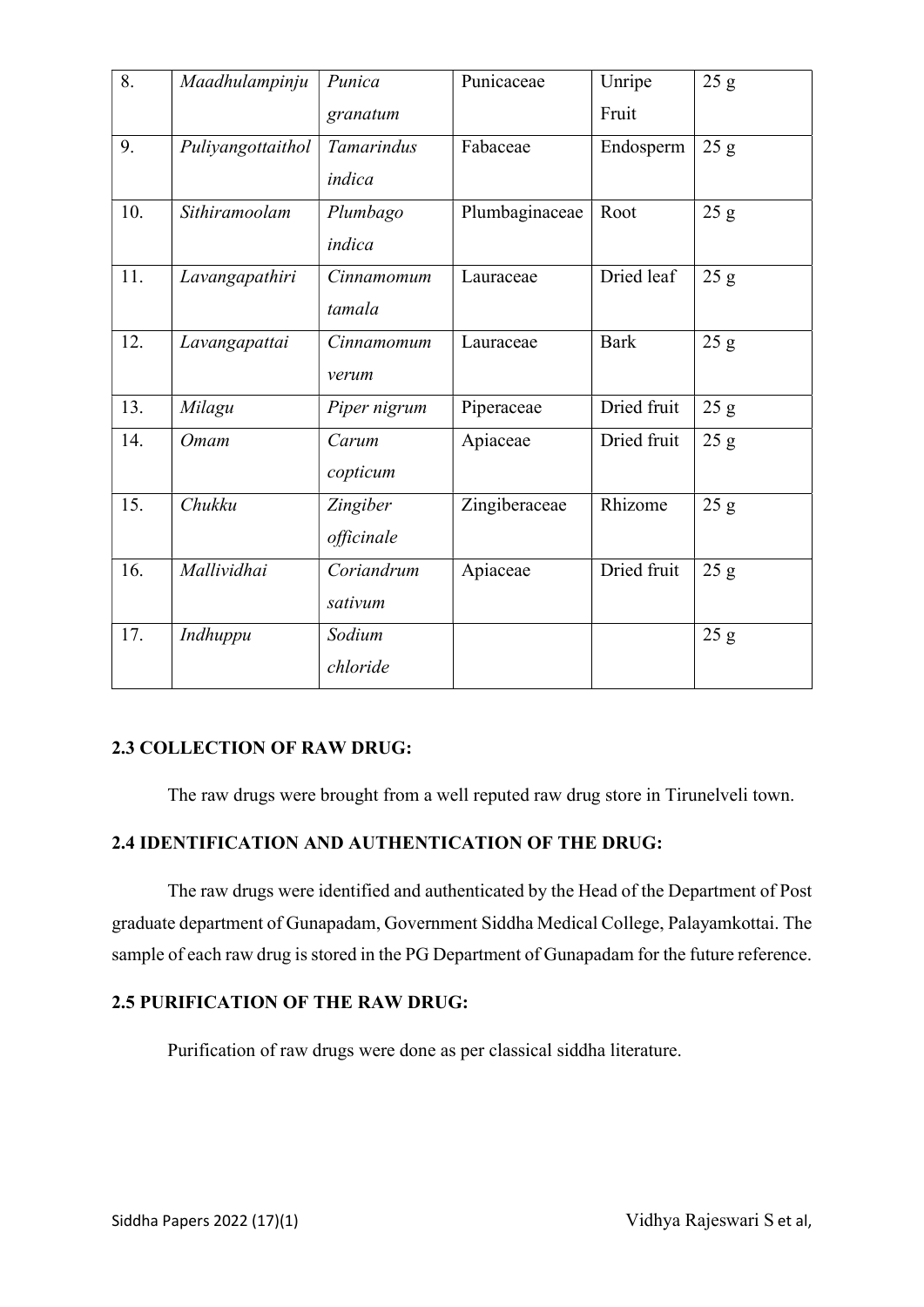## 2.6 PREPARATION OF THE TRIAL COMPOUND DRUG ELATHI CHOORANAM:

The above-mentioned drugs are grinded into fine powder and sieved (Vasthrakaayam). Then the finely powdered drugs are mixed well and kept separately in a neat dry air tight container.





# 2.7 ADMINISTRATION OF THE DRUG:

## Form of the Medicine: Chooranam

## Route of Administration: Oral

Dose: 500 mg-1gram (based on the age and weight of the child) Twice a day after food

Indication: Peenisangal

#### 2.8 ORGANOLEPTIC CHARACTERS:

 State, nature, odor, consistency, flow property, appearance of the drug and solubility of the drug were noted. The organoleptic character analysis was done by Noble Research Solutions Pvt. Ltd., Chennai, India<sup>(4,5)</sup>

## 2.9 PHYSIOCHEMICAL ANALYSIS OF ELATHI CHOORANAM: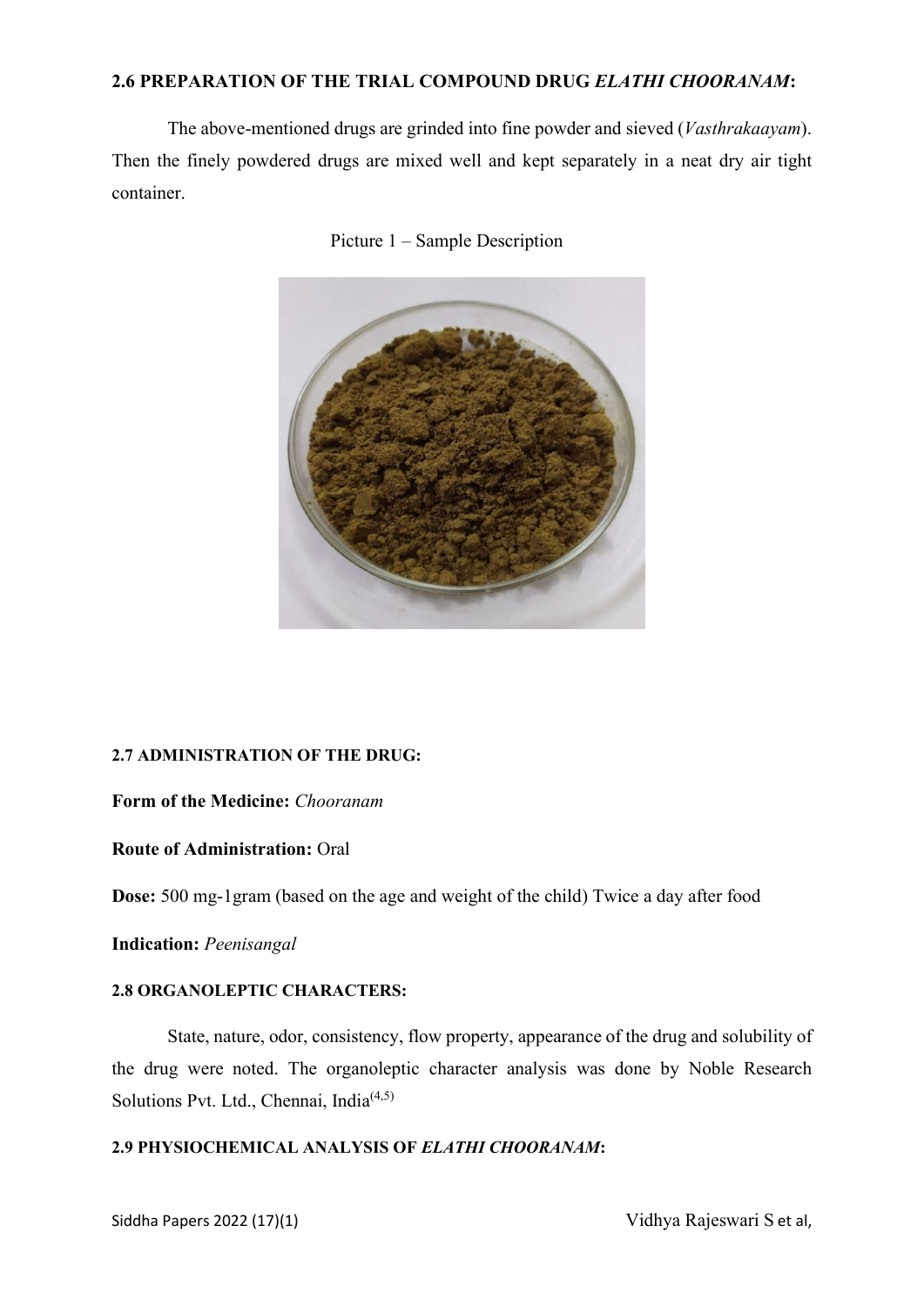Physiochemical analysis studies of the powdered trial drug have been done according to PLIM Guidelines for standardization and evaluation of Indian Medicine. The analysis such as loss on drying, determination of total ash, water soluble ash, acid soluble ash, water and alcohol soluble extract. The analysis was done at Noble Research Solutions Pvt. Ltd., Chennai, India. Each analysis is done three times and the mean value is calculated.

#### Percentage Loss on Drying

Test drug was accurately weighed in evaporating dish. The sample was dried at  $105^{\circ}$ C for 5 hours and then weighed.

## Determination of Total Ash

 Test drug was accurately weighed in silica dish and incinerated at the furnace a temperature 400 ºC until it turns white in color which indicates absence of carbon. Percentage of total ash will be calculated with reference to the weight of air-dried drug.

#### Determination of Acid Insoluble Ash

The ash obtained by total ash test will be boiled with 25 ml of dilute hydrochloric acid for 6mins. Then the insoluble matter is collected in crucible and will be washed with hot water and ignited to constant weight. Percentage of acid insoluble ash will be calculated with reference to the weight of air-dried ash.

#### Determination of Alcohol Soluble Extractive

Test sample was macerated with 100 ml of Alcohol in a closed flask for twenty-four hours, shaking frequently during six hours and allowing it to stand for eighteen hours. Filter rapidly, taking precautions against loss of solvent, evaporate 25 ml of the filtrate to dryness in a tared flat bottomed shallow dish, and dry at 105ºC, to constant weight and weigh. Calculate the percentage of alcohol-soluble extractive with reference to the air-dried drug.

#### Determination of Water-Soluble Extractive

Test sample was macerated with 100 ml of chloroform water in a closed flask for twenty-four hours, shaking frequently during six hours and allowing it to stand and for eighteen hours. Filter rapidly, taking precautions against loss of solvent, evaporate 25 ml of the filtrate to dryness in a tared flat bottomed shallow dish, and dry at 105ºC, to constant weight and weigh. Calculate the percentage of water-soluble extractive with reference to the air-dried drug. $(4,5)$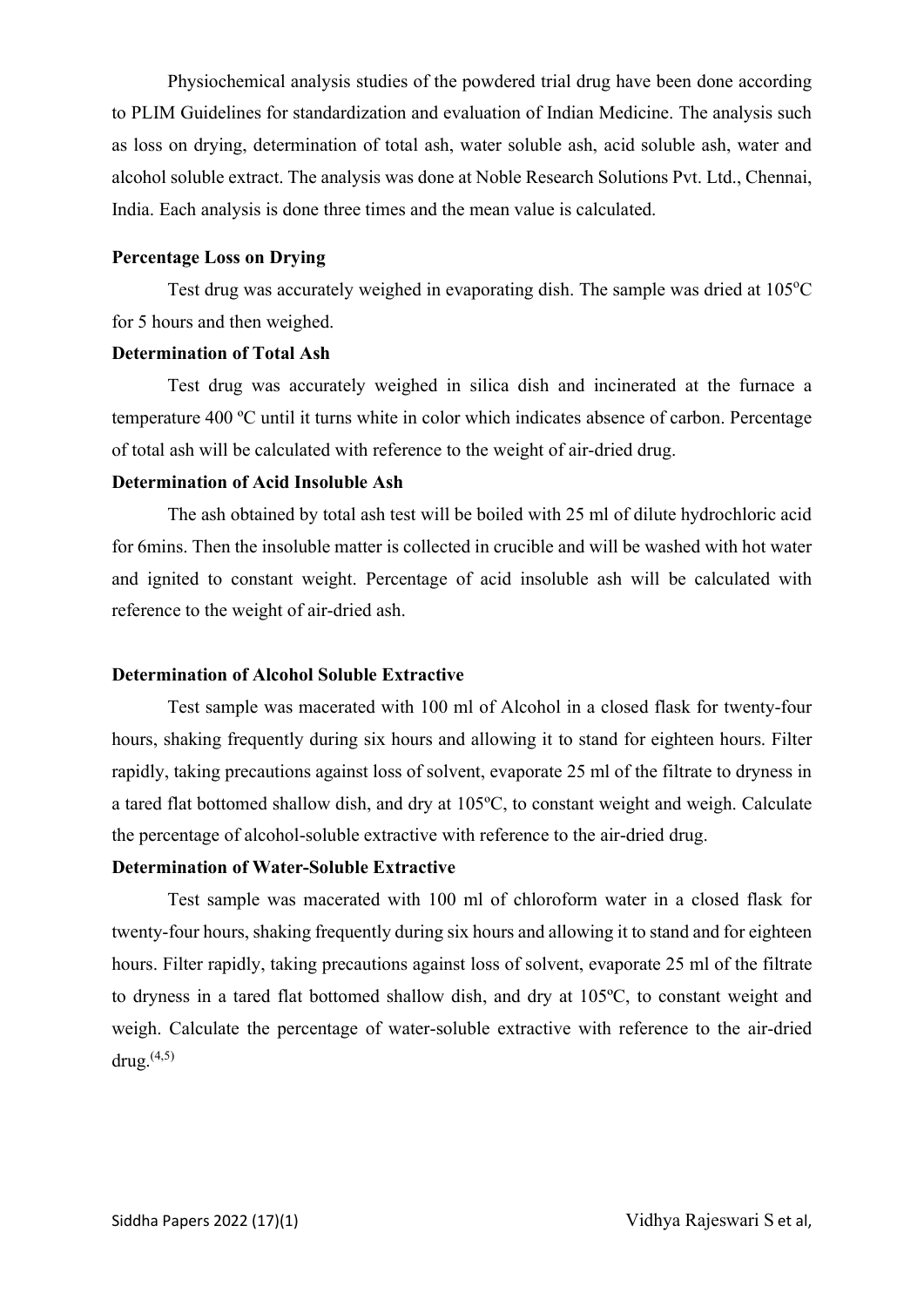#### 3. PARTICLE SIZE DETERMINATION BY MICROSCOPIC METHOD

#### Methodology

Particle size determination was carried out by optical microscopic method. In which the sample were dissolved in the sterile distilled water (app  $1/100<sup>th</sup>$  dilution). Diluted sample were mounted on the slide and fixed with stage of appropriate location. Light microscopic image were drawn with scale micrometer to arrive at the average particle size. Minimum 30 observations were made to ascertain the mean average particle size of the sample.<sup>(6)</sup>

#### 4. PHYTOCHEMICAL SCREENING ANALYSIS OF ELATHI CHOORANAM

The Phytochemical screening analysis was carried out for the extract of *Elathi* Chooranam as per the standard procedure by the experts of Biochemistry Department of Government Siddha Medical College, Palayamkottai.

#### Preparation of the Extract

5 grams of the drug was weighed accurately and placed in a 250 ml clean beaker. Then 50 ml of distilled water is added and dissolved well. Then it is boiled well for about 10 minutes. It is cooled and filtered in a 100 ml volumetric flask and then it is made to 100 ml with distilled water. This fluid is taken for analysis.

## Test for Calcium

2ml of the above prepared extract is taken in a clean test tube. To this add 2 ml of 4% Ammonium oxalate solution. Formation of white colored precipitate indicates the presence of Calcium.

#### Test for Sulphate

2 ml of the extract is added to 5% Barium chloride solution. Formation of White colored precipitate indicates the presence of Sulphate.

## Test for chloride

The extract is treated with Silver nitrate solution. Formation of White colored precipitate indicates the presence of chloride.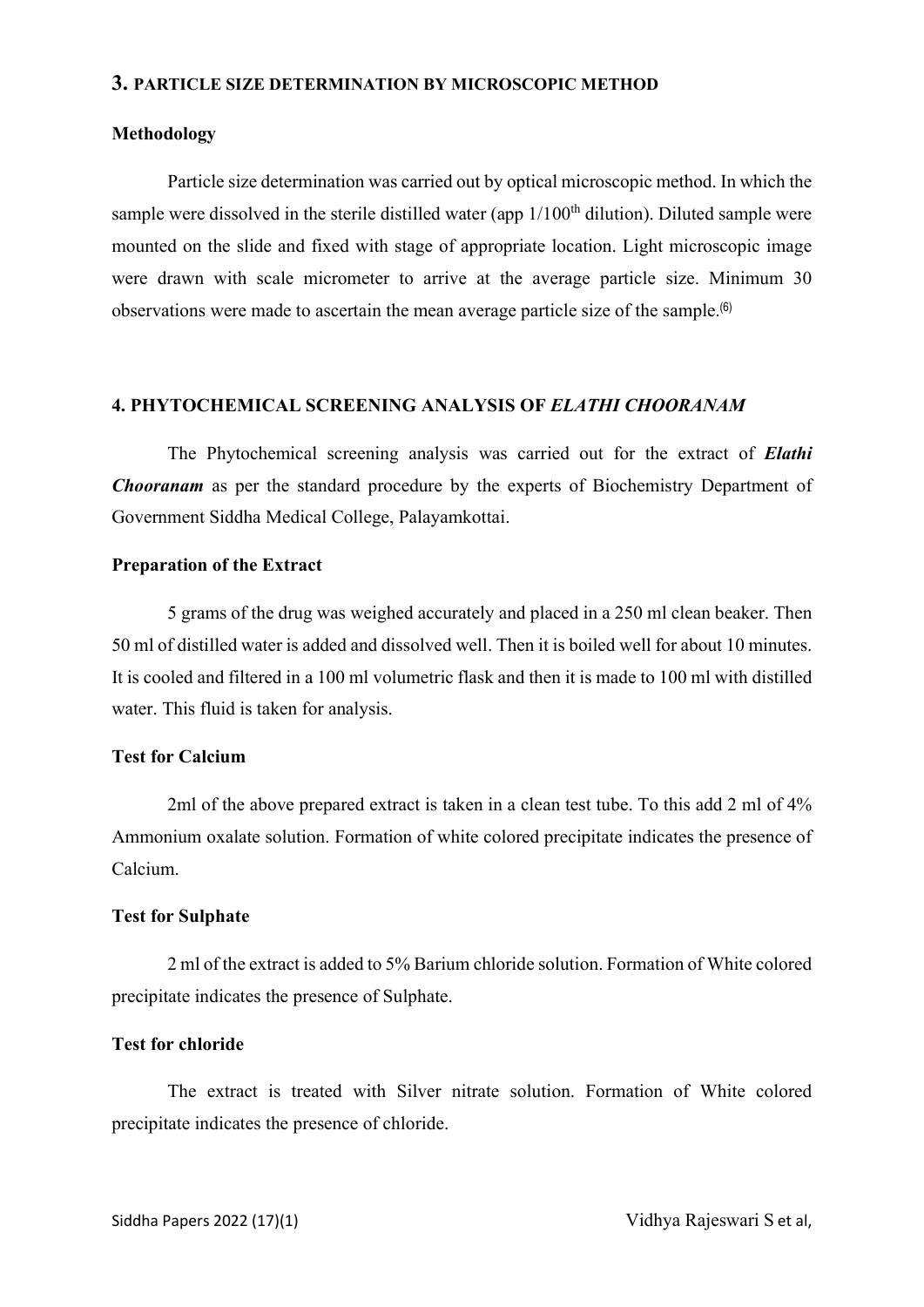## Test for Carbonate

The substance is treated with concentrated HCL. Formation of brisk effervescence indicates the Presence of Carbonate.

### Test for Starch

The extract is added with weak iodine solution. formation of Blue color indicates the presence of Starch.

## Test for Ferric Iron

The extract is acidified with Glacial acidic acid and potassium ferrocyanide. Formation of Blue color indicates the ferric iron.

### Test for Ferrous Iron

The extract is treated with Concentrated Nitric acid and Ammonium thiocyanate solution. Formation of Blood red color indicates the presence of ferrous iron.

#### Test for Phosphate

The extract is treated with Ammonium molybdate and concentrated nitric acid. Formation of Yellow color precipitate indicates the presence of Phosphate.

#### Test for Albumin

The extract is treated with Eshbach's reagent. Formation of Yellow color precipitate indicates the presence of Albumin.

## Test for Tannic Acid

The extract is treated with Ferric Chloride. Formation of Blue- black colored indicates the presence of Tannic acid.

## Test for Unsaturation

Baeyer's test Potassium permanganate solution is added to the extract. If it gets decolorized, it indicates the presence of unsaturated compounds.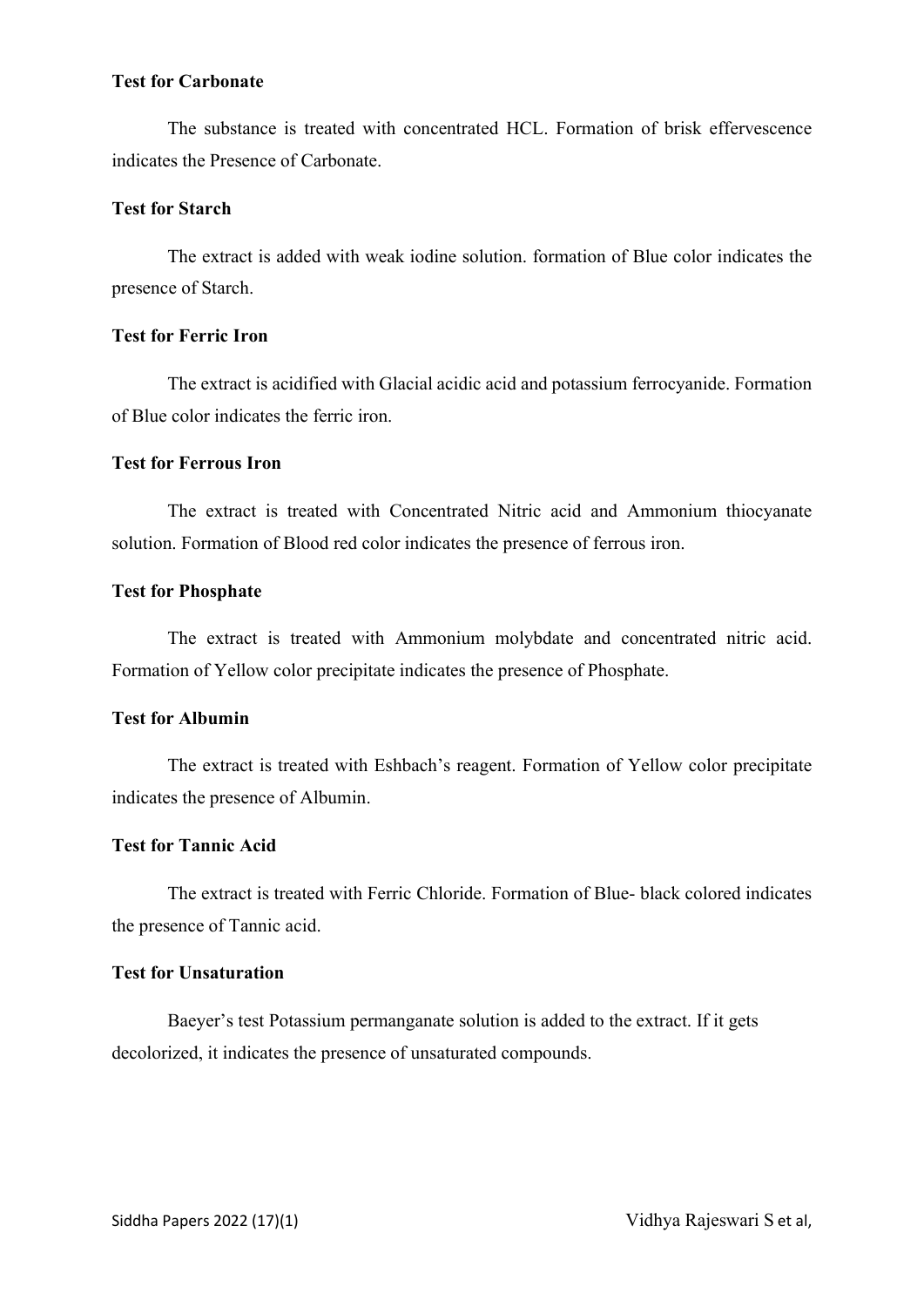## Test for Reducing Sugar

5 ml of Benedicts qualitative solution is taken in a test tube and allowed to boil for 2 minutes and add 8-10 drops of the extract again boil it for 2 minutes. If it gets any color, it indicates the presence of reducing sugar.

# Test for Amino acid

One or two drops of the extract is placed on a filter paper and dried well. After drying, 1% Ninhydrin is sprayed over the filter paper and again dried. If it gets violet color, it indicates the presence of Amino acid.

# Test for Zinc

The extract is treated with Potassium Ferrocyanide. Formation of white colored precipitate indicates the Presence of Zinc.

## RESULTS AND DISCUSSION:

# 2.8 ORGANOLEPTIC CHARACTERS:

| <b>State</b>         | Solid                        |
|----------------------|------------------------------|
| Nature               | Fine powder                  |
| Odor                 | <b>Strong Characteristic</b> |
| Touch                | Soft                         |
| <b>Flow Property</b> | Free flowing                 |
| Appearance           | Pale brownish                |

## SOLUBILITY PROFILE:

|  | Table 3 |
|--|---------|
|--|---------|

| S.No | <b>Solvent Used</b> | <b>Solubility / Dispersibility</b> |
|------|---------------------|------------------------------------|
|      | Chloroform          | Insoluble                          |
|      | Ethanol             | Soluble                            |

Siddha Papers 2022 (17)(1) Siddha Papers 2022 (17)(1)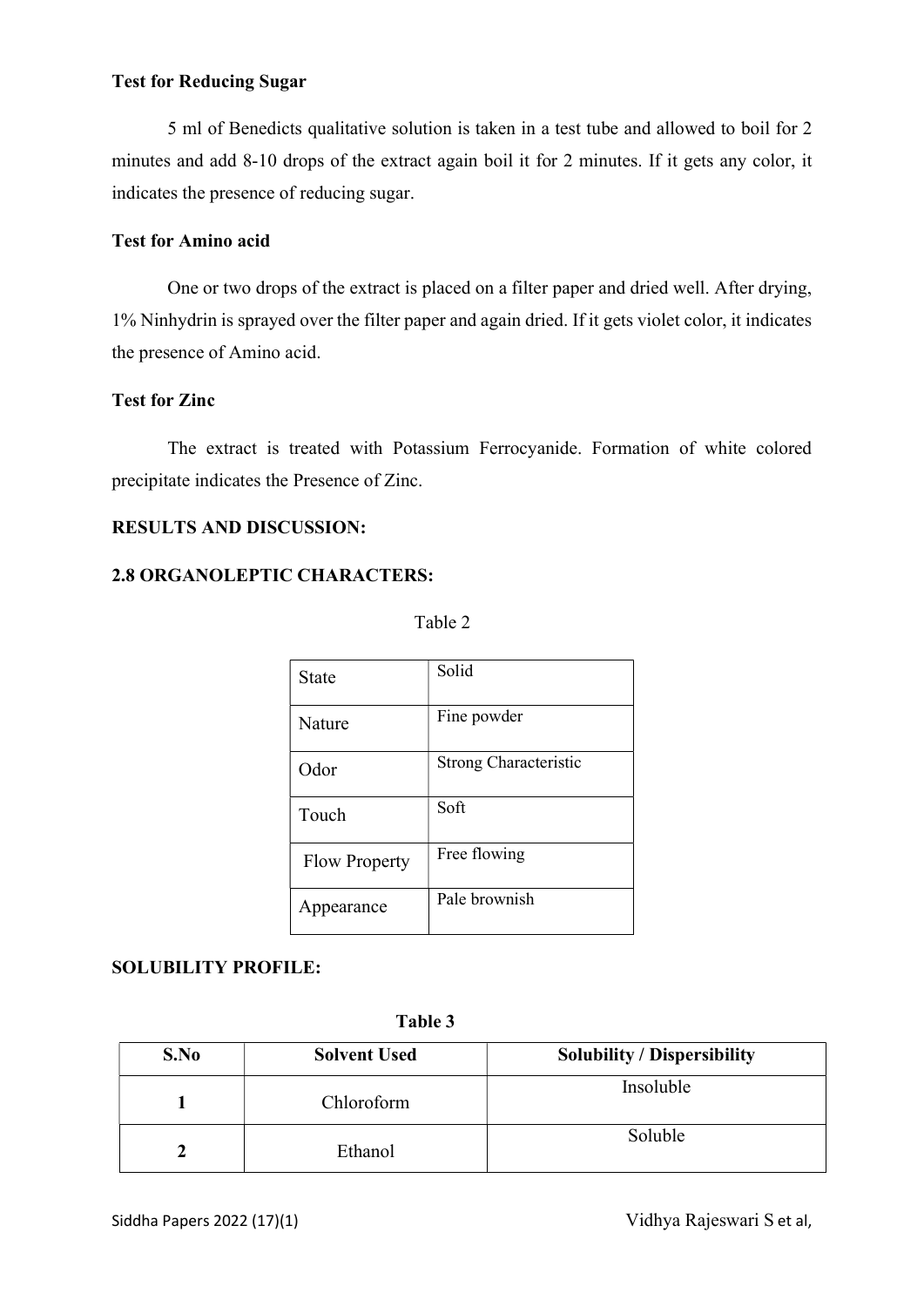| Water         | Soluble   |
|---------------|-----------|
| Ethyl acetate | Insoluble |
| $DMSO^*$      | Soluble   |

DMSO\*-Dimethylsulfoxide

Solubility is one of the important parameters to achieve desired concentration of drug in systemic circulation for achieving required pharmacological response. But poorly water soluble drugs often required high doses in order to reach therapeutic plasma concentration of oral administration. But in researcher's medicine, 3 had soluble property. It is valuable finding to our study. $(7)$ 

#### 2.9 PHYSIOCHEMICAL ANALYSIS:

| S.No | <b>Parameter</b>                             | Mean $(n=3)$ SD    |
|------|----------------------------------------------|--------------------|
|      | <i>Loss on Drying at 105</i> $\degree$ C (%) | $4 \pm 0.2$        |
|      | Total Ash (%)                                | $7 \pm 0.4583$     |
| 3.   | Acid insoluble Ash (%)                       | $0.019 \pm 0.011$  |
| 4.   | <i>Water soluble Extractive (%)</i>          | $14.23 \pm 0.9292$ |
| 5.   | <b>Alcohol Soluble Extractive (%)</b>        | $11.5 \pm 1.682$   |

## Table 4

Ash value is useful in determining authenticity and purity of sample and also these values are important qualitative standards. The total ash value, acid insoluble ash, water soluble ash was found to be mean (n=3) SD is  $7 \pm 0.4583$ ,  $0.019 \pm 0.011$ ,  $14.23 \pm 0.9292$ . This percentage clearly indicates that the Elathi chooranam is best for drug action and effects. The Water-soluble extractive value plays an important role in evaluation of crude drugs. Less extractive value indicates addition of exhausted material, adulteration or incorrect processing during drying or storage. The alcohol-soluble extractive value was also indicative for the same purpose as the water-soluble extractive value. The water soluble extractive value proved to be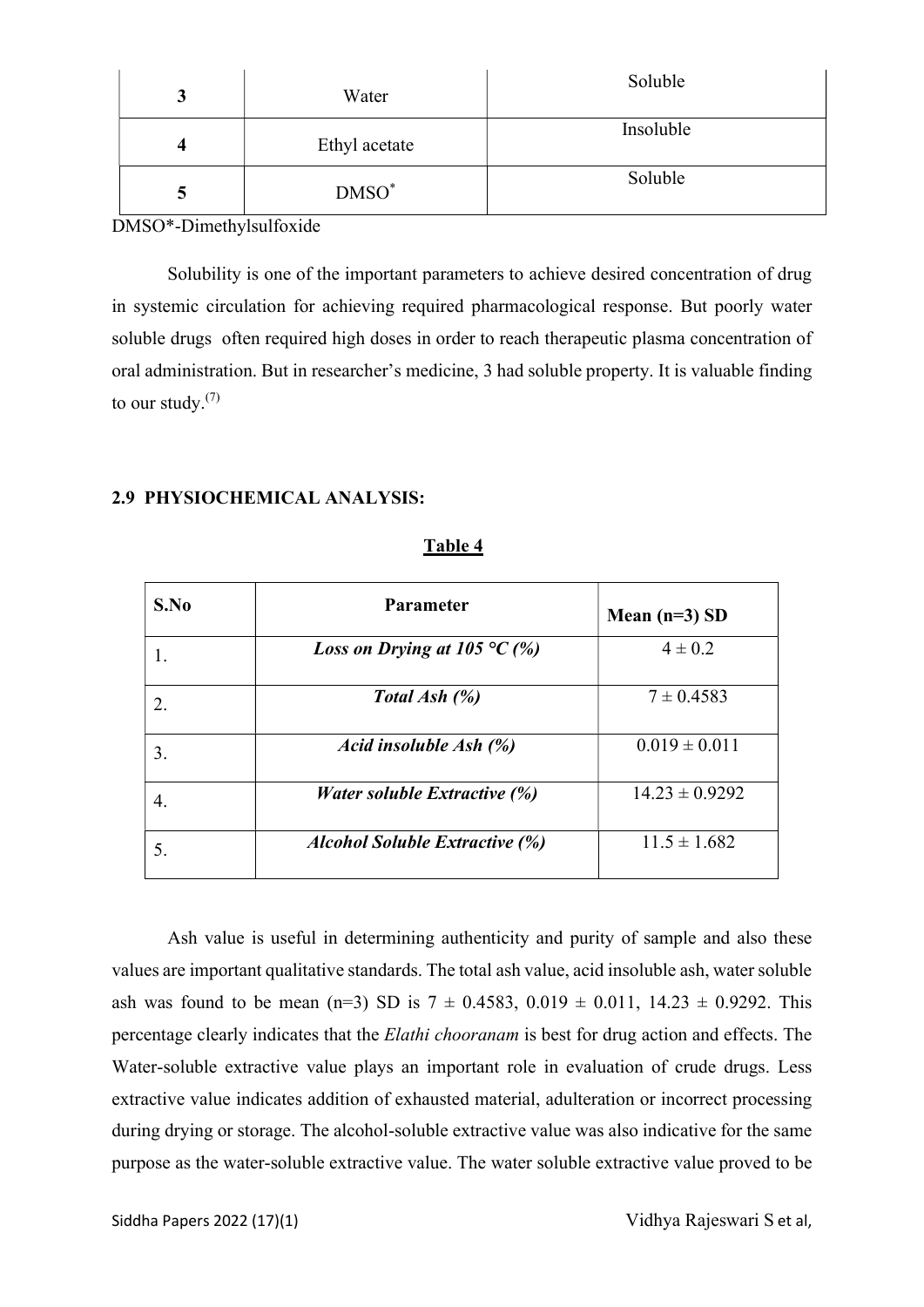higher than alcohol soluble extractive value. It was found to be  $14.23 \pm 0.9292$ . This shows that the constituents of the drug are more extracted and soluble in water as compared to alcohol. Moisture is one of the major factors responsible for the deterioration of the drugs and formulations. Low moisture content is always desirable for higher stability of drugs. In researcher's study had higher Water-soluble extractive value.(8)

# 3. PARTICLE SIZE DETERMINATION BY MICROSCOPIC METHOD

# Picture – 2 Microscopic Observation of Particle Size for the sample Elathi chooranam



Microscopic observation of the particle size analysis reveals that the average particle size of the sample was found  $77.4 \pm 24.85$  µm further the sample has particle with the size range of lowest 54  $\mu$ m to highest 122  $\mu$ m. <sup>(6)</sup> Ingredients of *Elathi chooranam's* particle size is in lowest 54  $\mu$ m to highest 122  $\mu$ m.<sup>(6)</sup> Therefore, this finding is help to better absorption.

# 4. PHYTOCHEMICAL ANALYSIS:

The phytochemical analysis of **Elathi Chooranam** reveals the presence of **Sulphate**, Chloride, Ferrous Iron, Tannic acid, Unsaturated Compound and Amino acid.

| S.NO | <b>PHYTOCHEMICALS</b> | <b>RESULT</b>  |
|------|-----------------------|----------------|
|      | calcium               | Absent         |
| 2.   | <b>Sulphate</b>       | <b>Present</b> |
| 3.   | <b>Chloride</b>       | <b>Present</b> |
| 4.   | Carbonate             | Absent         |
| 5.   | <b>Starch</b>         | Absent         |
| 6.   | Ferric iron           | Absent         |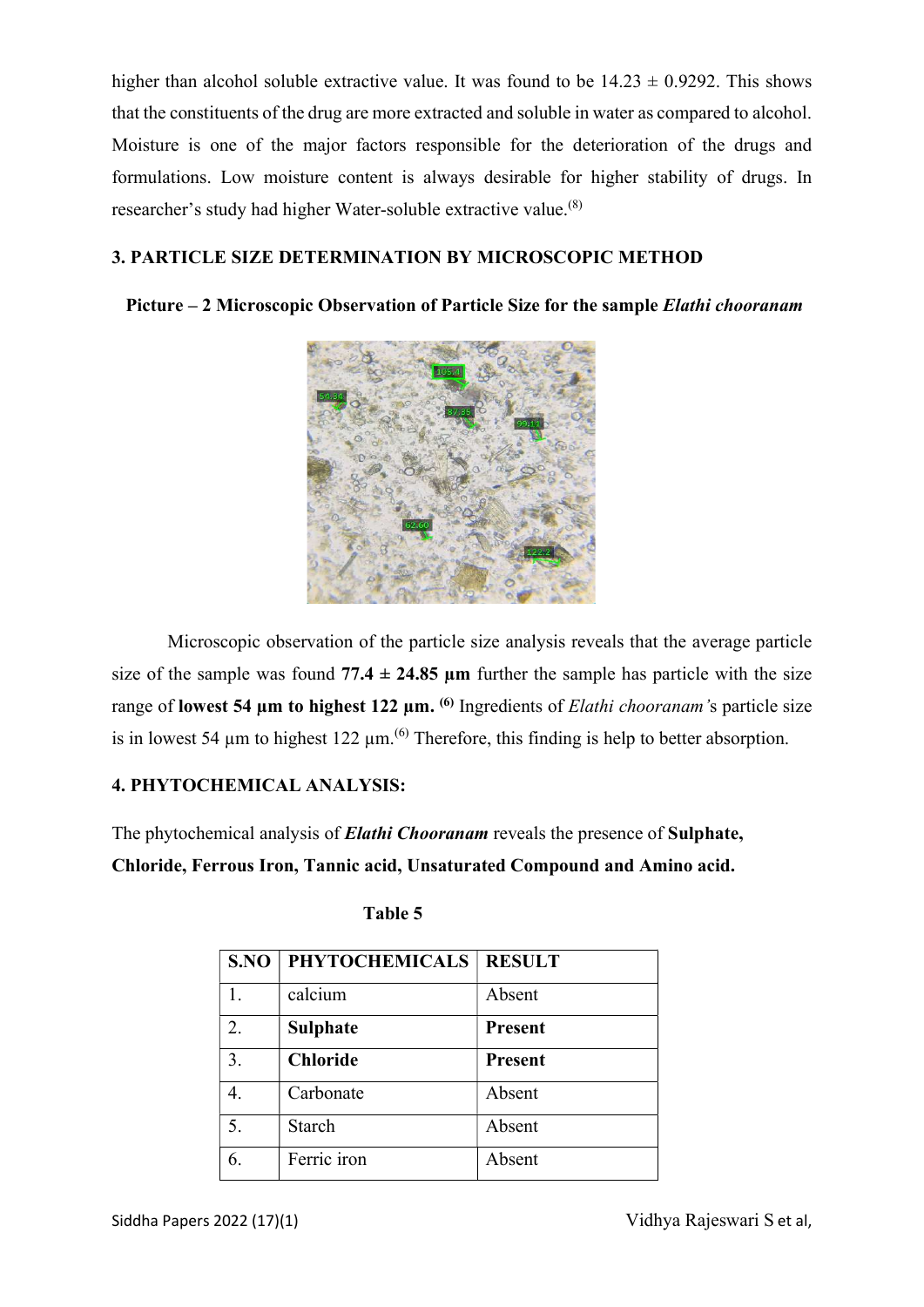| 7.  | <b>Ferrous Iron</b> | <b>Present</b> |
|-----|---------------------|----------------|
| 8.  | Phosphate           | Absent         |
| 9.  | Albumin             | Absent         |
| 10. | <b>Tannic Acid</b>  | <b>Present</b> |
| 11. | <b>Unsaturated</b>  | <b>Present</b> |
|     | compounds           |                |
| 12. | Reducing sugar      | Absent         |
| 13. | Amino acid          | <b>Present</b> |
| 14. | Zinc                | Absent         |

Tannin have a antioxidant activity, antimicrobial activity, anti-inflammatory activity, histamine release inhibition<sup>(9)</sup>. Chloride helps to moisture in the nasal cavity, so we have to provide nasal congestion also due to the property of mucus softness<sup>(10)</sup>. Ferrous iron had higher absorption rate than ferric iron.

## **CONCLUSION**

Organoleptic characters of **Elathi Chooranam** reveals that the drug is solid, soft, fine, free flowing, pale brownish color and strong characteristic. Particle Size Determination, Physiochemical and Phytochemical property of *Elathi chooranam* reveals that the drug is safety and effective. Further preclinical and clinical trials should be done in future to know the value of the drug.

#### REFERENCES:

1. Vasudhevasasthiri K., Venkatarajan S. L.I.M (Regd) Sarabenthira Vaithiya Muraigal (Siraroga sikitchai), Edition III , Tanjavur: Saraswathi Mahal, July 2003 ,Pg.no:49,50.

2.Murugesamudhaliar K. S., Gunapadam Mooligai, Edition IX, Chennai: Indian Medicine-Homeopathy Department, 2013, Pg no:165, 739, 111,195, 510, 514, 517, 749, 435, 381, 115, 113, 760, 173, 470, 389.

3.Thiyagarajan R., Gunapadam Thaathu seeva vaguppu, Edition VIII, Chennai: Indian Medicine- Homeopathy Department, 2013, Pg no: 369.

4.India Pharmacopeia I Volume I, Government of India, Ministry of Health and Family welfare, Indian Pharmacopeia commission, 2014.